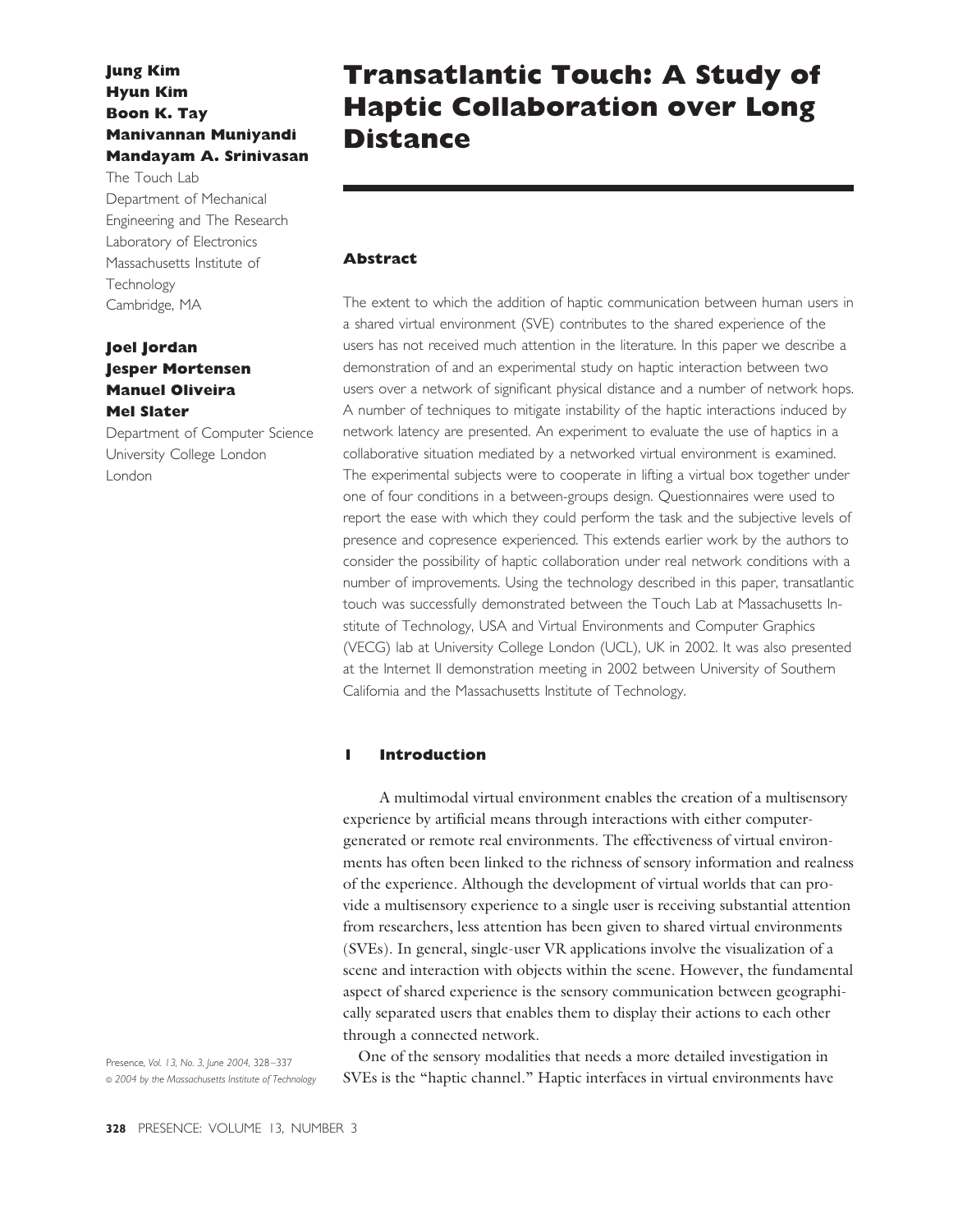several applications in various fields, including medicine, education, entertainment, and CAD (Salisbury & Srinivasan, 1997; Srinivasan & Basdogan, 1997). The amount of research in the area of haptic techniques has grown significantly during the last few years, and initial results have already shown the significant role of haptics in the sensory experience of the user. Moreover, in the area of teleoperators, studies have shown that operator performance improves significantly in telemanipulation of remote objects when haptic feedback is provided in addition to visual feedback (Das, Zak, Kim, Bejczk, & Schenker, 1992). Sheridan (1992a) has conducted experiments on automation and planning of complex tasks through human supervisory control and has shown that the task completion times can be reduced with the addition of haptic feedback. It also appears that touching and manipulating objects improves the subjective experience. Durlach and Slater (2000) emphasize that touch, in comparison to other sensory modalities, is more local and bidirectional, which is also linked to closeness and intimacy. Our research in this area also supports these studies and demonstrates the positive impact of haptics on task performance and the subjective sense of togetherness in SVEs (Basdogan, Ho, Srinivasan, & Slater, 2000).

Recent hardware and software advances in haptic interfaces and faster network speed enable us to integrate force feedback into SVEs over a network such as the Internet. Due to inaccessibility, remoteness, hazardousness, or cost-effectiveness, a human operator may not always be present in a work environment. In some other situations, the human users present close to the work environments are not experts (as in the case where telerobotic surgery is needed) and they rely on the expertise of a remote specialist. Teleoperation has been proved to be a viable alternative for projecting human intelligence over networks. Sheridan (1992b) describes several paradigms for remote control of physical systems by humans through computers, with applications in teleoperation as well as planning and automation of assembly tasks.

Human-human haptic interaction, the main focus of this paper, is different from teleoperation. In a typical teleoperation setup, the "master" end controls the actions of the "slave" robot end, whereas both ends influence each other in human-human haptic interaction. In teleoperation, an active user interacts with the real world; however, human-human haptic interaction involves interacting mostly with virtual worlds, as in our case. Though human-human interaction can be characterized as bidirectional active collaboration, the other end need not be restricted only to humans; our future studies will explore the haptic interactions between a human and an active computer.

Although there have been several recent studies focused on the development of multimodal virtual environments to study human-machine interactions, less attention has been paid to human-human and humanmachine interactions in SVEs. Only recently have researchers paid attention to the question of to what extent the addition of haptic communication between people would contribute to the shared experience (Basdogan, Ho, Srinivasan, & Slater, 2000).

To our knowledge, no attention has been paid at all to research on issues pertaining to human-human haptic interaction over a network of significant physical distance. This research can have a powerful impact on the development of next-generation human-computer interfaces and network protocols that integrate touch and force feedback technology into the Internet environment; on the development of protocols and techniques for collaborative teleoperation such as space station repair or remote surgery; and on the enhancement of virtual environments for performing collaborative tasks in shared virtual worlds on a daily basis, such as cooperative teaching, training, planning and design, cybergames, and social gatherings.

Our general objective in this research is to provide a necessary foundation for the direct haptic cooperation between humans over a network of significant physical distance and a number of network hops such as networked VR systems and the Internet. Our specific goal in this current study is to investigate the influence of haptic feedback on the task performance of participants over the Internet. Using the technology described in this paper, transatlantic touch was successfully demonstrated between the Touch Lab at MIT, USA and the VECG lab at UCL, UK in 2002. It was also presented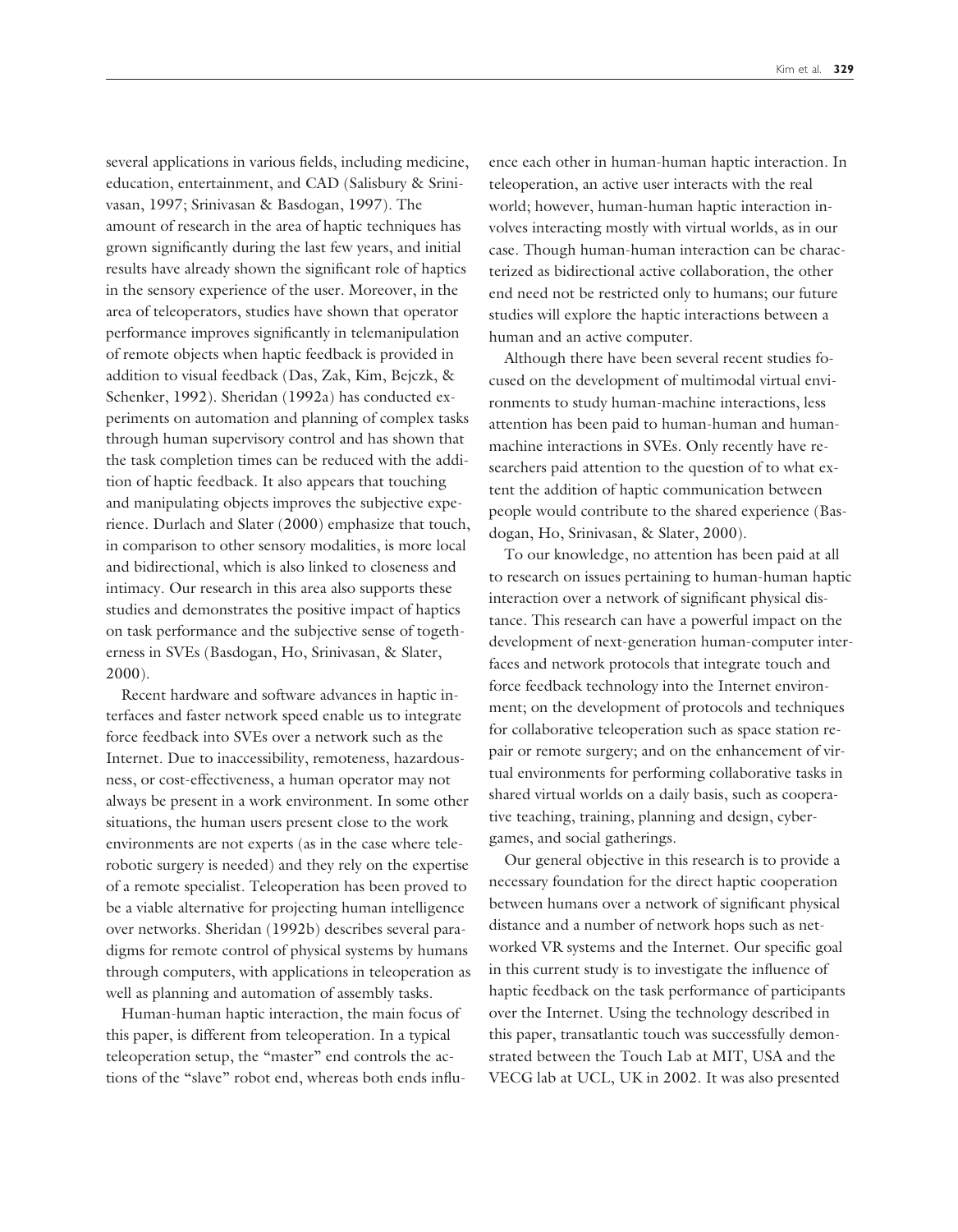at the Internet II demonstration meeting in 2002 between USC in California and MIT in Massachusetts.

In the next section, we first discuss the development of a multiuser VR setup that enables human-human haptic interaction over the Internet. Details of hardware and software architecture are also described. Design of the experimental paradigm is discussed in section 3. In section 4, the results and their interpretations are presented. The conclusions and a brief discussion of future work are listed in section 5.

#### **2 Methods**

#### **2.1 VR Experimental Setup**

A virtual three-dimensional "room" containing a cube and two probes is displayed to both participants on their separate desktop systems. The application software is networked such that each participant has a view into the same virtual environment. Haptic devices with six spatial degrees of freedom (DOF) and three force DOF are attached to each probe. The users directly control the probe through the haptic feedback devices attached to the probes, which can be independently moved and rotated. Through manipulation of the probes with attached haptic devices rendering force feedback, the cube may be moved around within the room. The cube is axis aligned and does not respond to torque. A snapshot of the application can be seen in Figure 1.

The walls of the room constrain the cube, and there are high dynamic and static coefficients of friction between the cube and the room, and the cube and the probes. The coefficient of friction is set at 1.0 to simulate contacts between medium-hard-rubber and rubber surfaces. The effect of gravity is simulated at the natural value of  $9.8 \text{m/s}^2$  and the mass of the cube is set at 0.1 kg, which empirically tends to suggest that the cube is light for its size. These values were selected such that the mechanical work required to interact with the cube and perform the task would be low.

Of the two sites involved, the first is situated in the UK (UCL VECG Lab, London), and the second in the USA (MIT Touch Lab, Massachusetts). We conducted the experiment with twenty randomly selected subjects



**Figure 1.** *View of the experimental environment as displayed to the users. Two cursors represent the position and direction of the force feedback devices. The small window in the bottom displays the incoming packet latency.*

 $(n = 20)$  at UCL. The collaborator at MIT was a confederate—this being unknown to the subjects at UCL.

The subjects were randomly assigned to one of four groups. The experiment was a  $2 \times 2$  factorial design in which the subjects were either provided with directional information or not, and haptic feedback or not. Two groups were experimented with haptic and visual feedback, and independently two groups were experimented with directional information associated with the probe. All of the tasks used the same virtual environment and procedure described in the following section. The same experimental conditions were applied for both the subject and the confederate, ensuring they had the same experience.

The two sites were connected with Internet2 network<sup>1</sup> , a relatively fast (2.4 Gbps) connection compared to that of a typical Internet connection. There were 13 hops, and there was an approximate round-trip time of 90 ms. However, the interarrival times of the data pack-

<sup>&</sup>lt;sup>1</sup>Internet2 is a research and development consortium of US universities working in partnership with industries and government.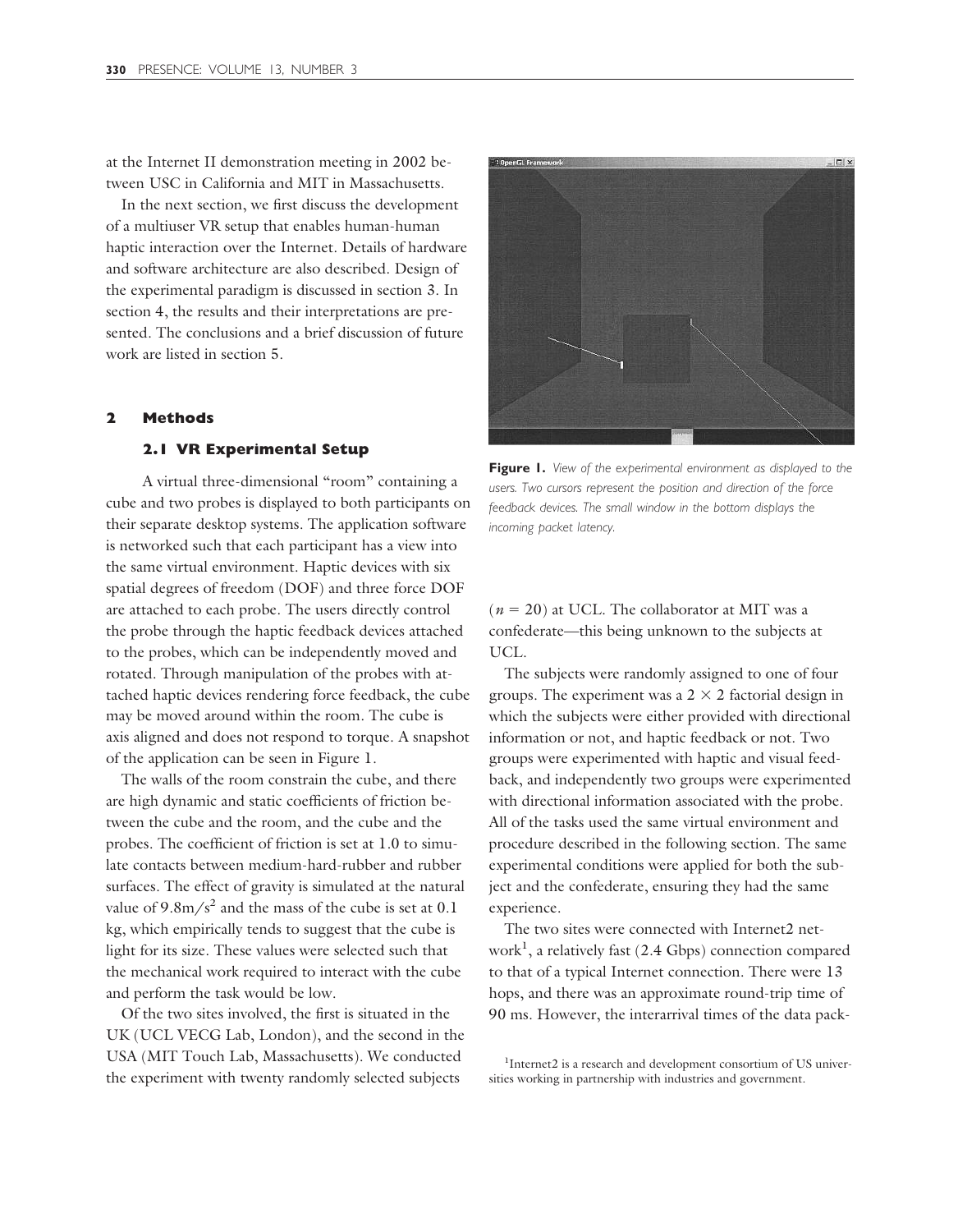

**Figure 2.** *Network packet latency between MIT and UCL.*

ets varied and ultimately affected the performance of the task. The network latency was recorded for each experiment and a graph of one session is shown in Figure 2. Packets were only transmitted when required, that is, when one of the participants was in contact with the cube.

In order to test the system, we initially ran the setup over a LAN. Networked haptic experiments have been run over LANs in the past, an example of which can be found in Choi, Choi, and Ryew (1997). However, for the actual experiments, the Internet2 was utilized. A diagram of the network topology is shown in Figure 3.

### **2.2 Hardware Setup**

We used two PHANToM force-feedback devices from SensAble Technologies at both sites. This is a robotic device that lets the user interact with remote and virtual objects. The device has a stylus grip with which the users can touch and feel a 3D object. The update frequency of the device is maintained at 1000 Hz for stable haptic interactions. The hardware specifications of the two sides are given as follows.

*MIT:*

- a SensAble PHANToM Desktop haptic device
- dual 0.9 GHz PC 256 Mb RAM with an NVidia



**Figure 3.** *Network topology between MIT and UCL.*

GeForce2 based graphics card running Microsoft Windows NT operating system

 $\bullet$  a 19" monitor

#### *UCL:*

- a SensAble PHANToM Desktop haptic device
- 1 GHz PC 512 Mb RAM with an NVidia Ge-Force2-based graphics card running Microsoft Windows 2000 operating system
- $\bullet$  a 19" monitor

## **2.3 Software Architecture**

GHOST Software Development Kit (SDK) for haptic interaction from SensAble Technologies and OpenGL for graphical display were used to develop the application. The software was written in the form of a multithreaded application, which enabled the haptic subsystem to run "concurrently" (one machine having a single processor, the other having two) with the graphical component. This approach was a requirement, since the initial approach using a particular Distributed Vir-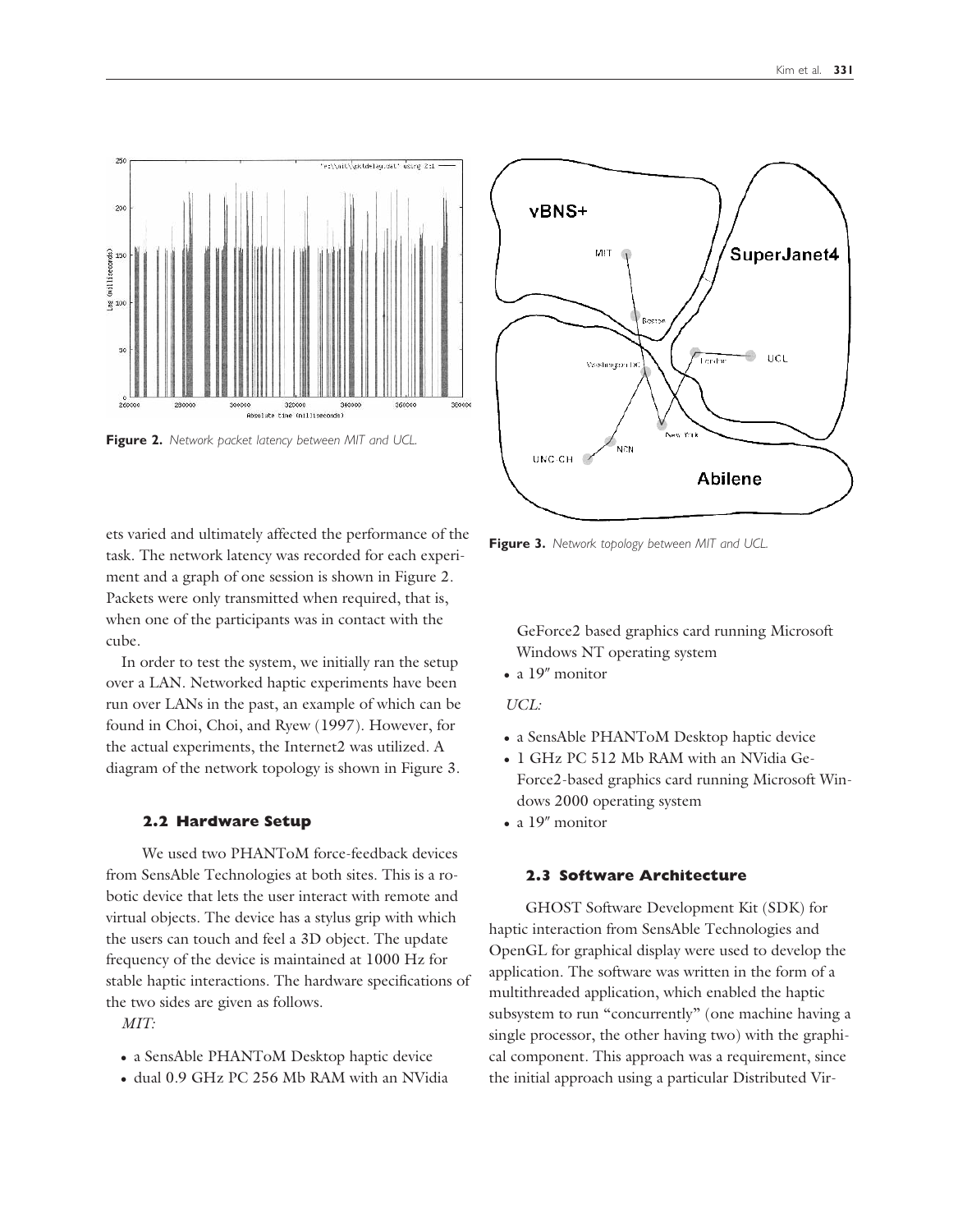

**Figure 4.** *Software architecture.*

tual Environment system (DIVE) did not yield satisfactory results due to having its network subsystem coupled to the rendering thread (Mortensen, Vinayagamoorthy, Slater, & Steed, 2002). This coupling prevented the transmission of haptic events over the network from being as frequent as the occurrence of the events themselves. The architecture is shown in Figure 4.

The two machines ran the code independently, and had their own copy of the environment. The system has an inherent peer-peer architecture. This meant that any environmental change made at a machine had to be communicated and then applied at the remote instance. The use of a peer-peer rather than a client-server architecture meant that there was no intermediate server introducing further transmission delays between clients. In addition, there was no possibility of there being a server bottleneck. Such a client-server system has been implemented by Mortensen et al. (2002).

To keep the two systems perfectly in synchrony, it would be necessary to apply all changes to the state of the system at exactly the same time at both machines. In reality this was found to be impossible to do with our approach, as it would require all of the equipment to have ideal characteristics (zero latency). The clocks on both systems were synchronized using the Network Time Protocol (NTP) (Mills, 1988).

The haptic subsystem was run at approximately 1000 Hz due to the requirements of the GHOST SDK. It was decided that for this phase of our work data packets would be sent over the network at 1000 Hz, providing

direct sampling and transmission. The network communication code was incorporated in the haptic event loop, enabling the haptic update every time the haptic event loop is called. We found that sending the forces applied to the local cube to the remote system is more effective than sending the position of the probe. Each user felt the forces received over the network from the remote site in addition to forces he or she applied.

The motions of the cube in both sites was computed by the following dynamic equation.

$$
m\ddot{\overrightarrow{X}} + c\dot{\overrightarrow{X}} + k\overrightarrow{X} = \sum F
$$

$$
\overrightarrow{X} = [x y z]^T
$$

*m*, *c*, *k*,  $\overrightarrow{X}$ ,  $\overrightarrow{X}$ ,  $\overrightarrow{X}$  are mass, damping factor, spring constant, acceleration, velocity, and position vector of the cube, respectively.  $\Sigma F$  is the summation of reaction forces from this site and the remote site.

The same protocol was implemented over both UDP (Postel, 1980) and TCP (Postel, 1981), allowing us to select one of these at run-time. UDP is a basic connectionless transport protocol, while TCP provides connection-oriented, guaranteed, in-sequence delivery. However, to support a service with these characteristics, TCP has elaborate buffering mechanisms, with a complex control protocol with significant overhead that enables it to slowly adapt to network conditions (Niemeyer & Slotine, 2002). Empirically it was found that TCP was inadequate to support user interaction successfully but that UDP yielded a workable solution. However, the side effect of this choice is that packets of information could be lost. In practice, loss of packets would affect the environment by reducing the force, and therefore desynchronize the location of the cube instances in the shared environment.

#### **2.4 Network Latency**

Time delay, an inherent property of network communication, poses serious problems in haptic interaction over networks. As early as the 1960s, Sheridan and Ferrell (1963) started investigating this problem. In es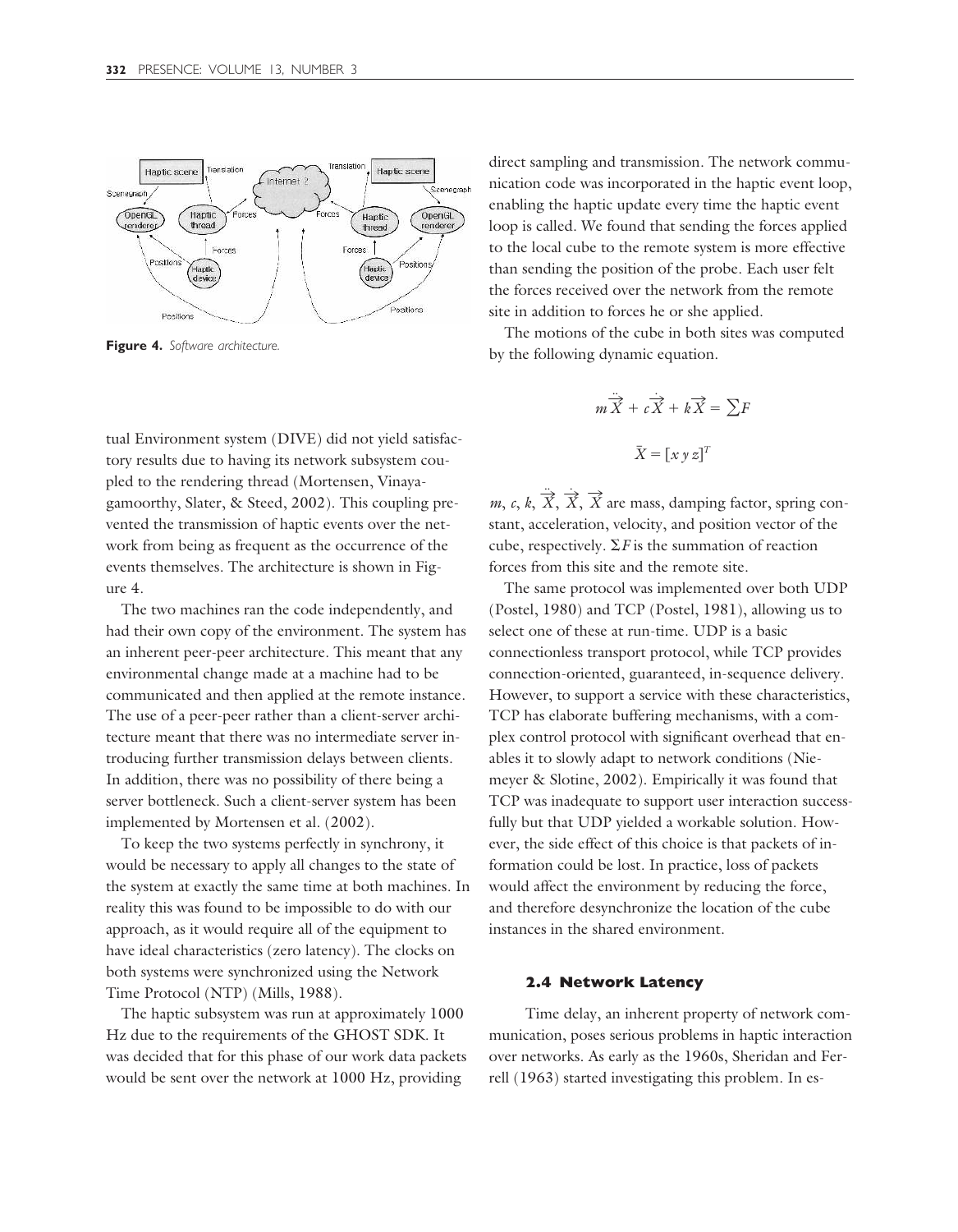sence, time delays result in a loss of the sense of causality between the operators' hands.

In the presence of transmission delays, force feedback has a strong destabilizing effect. In this work, the problem is dealt with by adding damping factors at various stages throughout the system, at the user interaction with the cube, in the dynamics of the cube, and also in the probe trajectory. First, a damping factor is introduced at the dynamics of the cube simulating the cube motion.

The dynamic equation of the cube is rewritten as:

$$
m\ddot{\overrightarrow{X}} + c\dot{\overrightarrow{X}} + k\dot{\overrightarrow{X}} = \sum F
$$

*c*, the damping term, simulates viscous friction forces in the environment. It contributes to stabilizing the motion of the cube driven by the force feedback device from both sites. Second, there is a damping term between the virtual cube and the haptic feedback device. When the interaction forces are computed, the velocity of the hand motion is considered as well as the penetration position between the cube and the haptic device.

$$
F_{\text{reaction}} = k P_{\text{penstration}} + c V_{\text{phantom}}
$$

The variables  $F_{\text{reaction}}$ ,  $k, P_{\text{penetration}}$ ,  $c$ , and  $V_{\text{phantom}}$  are reaction forces against interactions of the haptic device, contact stiffness, penetration vector, damping coefficient, and speed of the force feedback device, respectively. Third, a damping factor is introduced at the level of the users' interaction with the haptic device. The user's hand tremor, causing high frequency noise terms, was filtered before passing it to the other end. The hand tremor removal algorithm (as detailed later in this section) effectively acts as a low-pass filter.

Internet time delay is usually modeled as a random process, and stochastic models are used in predicting future values with some error. Most of the prediction techniques use a local model of the other end and use the incoming packets to actually update the local model. Dead reckoning is a technique to reduce network bandwidth employed by distributed military simulations, where a local entity keeps track of the position and orientation of each surrounding entity of interest through the use of a local model. Updated information from the actual surroundings is used to update the local model.

In this work we have used one of the most widely used models of random processes, the Moving Average (MA) algorithm, to predict forces applied by the other end user from the previous known values.

**2.4.1 Collision Prediction.** The higher hapticupdate-rate requirement of the system leaves a very small window for actually performing haptic feedback in each cycle. However, since the users' hands holding the force-feedback devices have low frequency motion (on the order of 10 Hz or less) compared to the sampling frequency of the system (1 kHz), the computational requirement can be simplified by predicting the approach direction of the probe from the trajectories of previous positions (Kim, De, & Srinivasan, 2002). Moreover, the effect of physiological hand tremor could be reduced using low-pass filters to improve the prediction.

Haptic feedback in virtual environments involves collision detection and collision response in each cycle. Collision detection finds the occurrence and location of contact between the probe and the virtual cube. There is substantial literature on this topic in computational geometry, computer graphics, and virtual environments (Gregory, Lin, Gottschalk, & Talor, 1999). Collision response finds the amount of force to be rendered to the user (Ho, Basdogan, & Srinivasan, 1999). Therefore, it is necessary to consider the relationship of both processes in one cycle as well as the individual processing time. The concept of collision prediction is similar to that of motion prediction algorithms in 3D navigation (Chan, Lau, & Si, 2001). The motion of the hand is predicted from the history of tip positions of the force-feedback device driven by a hand. Because the motion of the device is sampled at 1000 Hz, it can predict the motion of the hand, which has lower frequency movements. A more detailed description of the algorithm can be found in Kim et al. (2002), but we briefly explain the algorithm below.

Before the probe first collides with the virtual cube, collision prediction algorithms compute the distance of the probe point to the virtual cube. The computation time is reduced to one distance calculation and one comparison. Without collision prediction, the time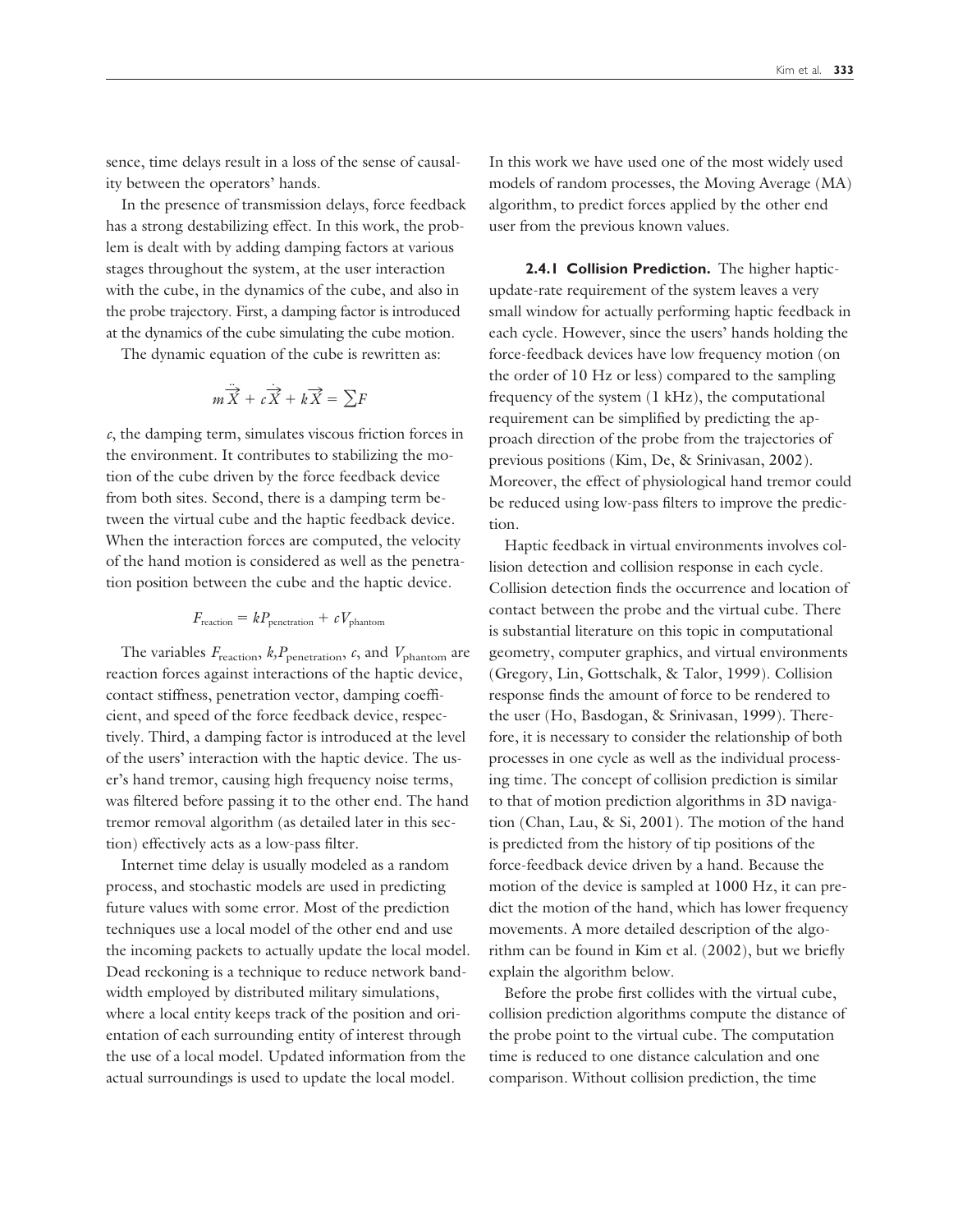complexity of the collision detection algorithm is directly dependent on object complexity. Also, with collision prediction it is not necessary to perform collision detection at the force update frequency; it could be updated with slower frequency. Collision prediction starts from the determination of a probe-cube vector that is the vector connecting the current position to the previous position.

$$
\bar{P}_{\text{tool path}} = \bar{P}_{\text{current}} - \bar{P}_{\text{previous}}
$$

Although this method is simple and computationally efficient, the vibration of the tool imposed by the physiological tremor of the user affects the accuracy of the predicted collision point. According to the literature, physiological tremor has a bandwidth of about 7 Hz to 12 Hz (Jones, 1997). To remove this, we take several points from the tool trajectory and average these points as follows.

$$
\bar{P}_{mean\; tool\;path} = \frac{1}{m} \!\!\! \sum_{i=1}^{m} (\bar{P}_{current} - \bar{P}_i)
$$

 $\bar{P}_i$  is the *i*th previous position in the tool trajectory and m is the total number of previous points. This procedure effectively acts as a low-pass filter applied to the tool path vectors and it improved accuracy of the prediction from more than 5 mm deviation to within 1 mm. At the time of the experiment below, however, collision prediction had not been implemented and therefore was not a part of the algorithm used for the experiment.

### **3 Experiment**

The task was to lift a virtual cube in a collaborative environment. The virtual 3D environment was displayed to both the subject and the confederate. A simple procedure ensured that both the subject and the confederate could see each other's probes, and also the effect of the force(s) that the other person could apply to the cube (see Figure 5).

The subjects were then allowed to practice for a short period (a few minutes) until they were comfortable with



**Figure 5.** *Experiment setup at MIT (left) and UCL (right).*

the haptic device. This also ensured that the subject was competent in manipulating the cube within the virtual environment. In the actual experiment, the cube was placed at the middle of the environment, and each participant was instructed to approach the cube from a particular predetermined side in order to lift the cube off the "ground." They were to do this by exerting pressure upward and toward one of the vertical sides of the cube only. They were also told to keep the cube off the "ground" for as long as possible once it was lifted. The subjects were given approximately 2 minutes to accomplish the task.

#### **3.1 Questionnaire**

Each subject was asked to answer a questionnaire at the end of the allotted time, regardless of whether the task was accomplished or not.

The questionnaire recorded data regarding the following criteria:

- presence (in the environment)
- copresence (with the confederate)
- task performance (of self and confederate)
- demographics

Each was measured on a scale of 1 to 7, 7 being the highest level for the particular variable being measured. The questionnaire was identical to the one used in our previous research (Basdogan et al., 2000). The main response variable of interest for this paper was copresence, measured by seven different questions, each on a 1 to 7 scale, where "7" always meant the highest level of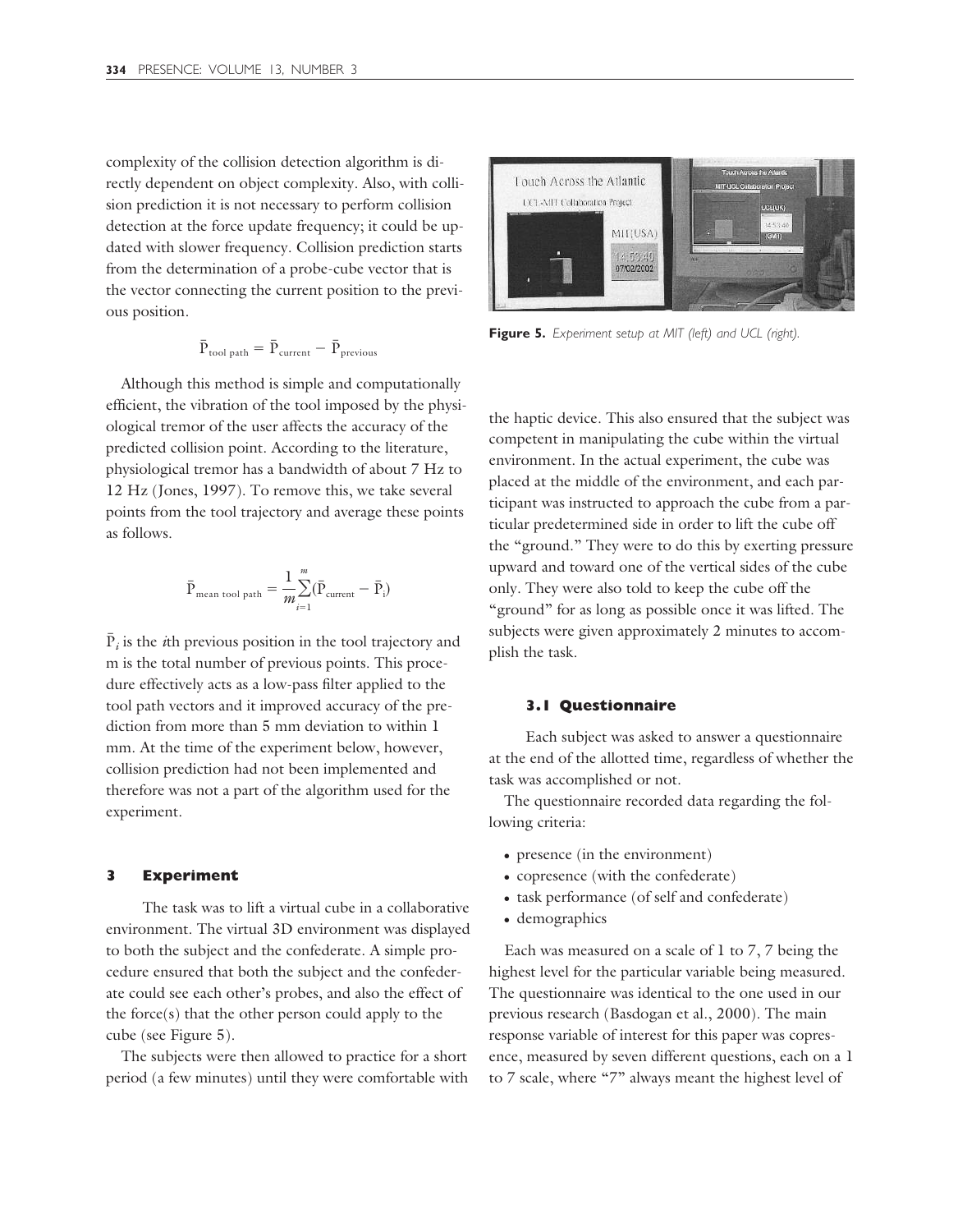copresence. The response variable was, as in the previous paper (Basdogan Ho, Srinivasan, & Slater, 2000), taken as the number of high scores out of the seven questions, where "high" is taken as a score of 6 or more.

The copresence questions were:

- 1. To what extent, if at all, did you have a sense of being with the other person?
- 2. To what extent were there times, if at all, during which the computer interface seemed to vanish, and you were directly working with the other person?
- 3. When you think back about your experience, do you remember this as more like just interacting with a computer or working with another person?
- 4. To what extent did you forget about the other person, and concentrate only on doing the task as if you were the only one involved?
- 5. Think about a previous time when you cooperatively worked together with another person in order to move or manipulate some real thing in the world (for example, shifting some boxes, lifting luggage, moving furniture, and so on). To what extent was your experience in working with the other person on this task today like that other real experience, with regard to your sense of doing something together?
- 6. During the time of the experience, did you often think to yourself that you were just manipulating some screen images with a pen-like device, or did you have a sense of being with another person?
- 7. Overall rate the degree to which you had a sense that there was another human being interacting with you, rather than just a machine?

## **4 Results**

The main response variable was analyzed using standard normal ANOVA on the mean copresence scores and also with a logistic-regression-based ANOVA as in the earlier experiment (where the count of the number of high scores out of the seven questions was

used). This is a conservative statistical strategy, which avoids the averaging of ordinal scales and relies instead on count data that can then be used with logistic regression. This method has been successfully used in the literature (Garau, Slater, Bee, & Sasse, 2001: Slater & Steed, 2000). The analysis shows 5% more sense of copresence with the conditions where force feedback was provided. Taking copresence as the response variable, the logistic regression results in a good fitting of the model to the data ( $\chi^2$  = 20.43 on 16 d.f.), where the model includes "haptics" (whether or not haptics was used), "directional" (whether or not the directional probe was used), and age of the subject. The use of haptics is associated with an increase in copresence ( $\chi^2$  = 5.4 on 1 d.f.). The use of the directional probe reduces copresence ( $\chi^2 = 11.85$  on 1 d.f.). Finally, age of the subject is negatively associated with copresence ( $\chi^2 =$ 5.9 on 1 d.f.). In each case the chi-squared value indicates the reduction in fit of the model should the corresponding variable be eliminated. Each one is significant at the 5% level (tabulated  $\chi^2$  at 1 d.f. is 3.841).

## **5 Conclusions and Future Work**

Direct haptic interaction over a network of significant physical distance and a number of network hops is presented in this paper and has been successfully demonstrated between MIT and UCL as well as between USC and MIT. Various techniques for reducing the transmission delays have also been described. Experimental results show the efficacy of haptics in such a collaborative interaction. This was found to be true even in this far-from-ideal network configuration.

There are a number of future directions for this research. First, it is well known that the presence of transmission delays has a strong destabilizing effect on all feedback systems. In the current experimental system, the stability of force feedback is maintained by adding large amounts of damping at various stages: at the tool interaction with the cube, in the dynamics of the cube, and also in the tool trajectory (hand tremor removal). Although, practically, this strategy has given a stable system, it provides no formal guarantee of stability and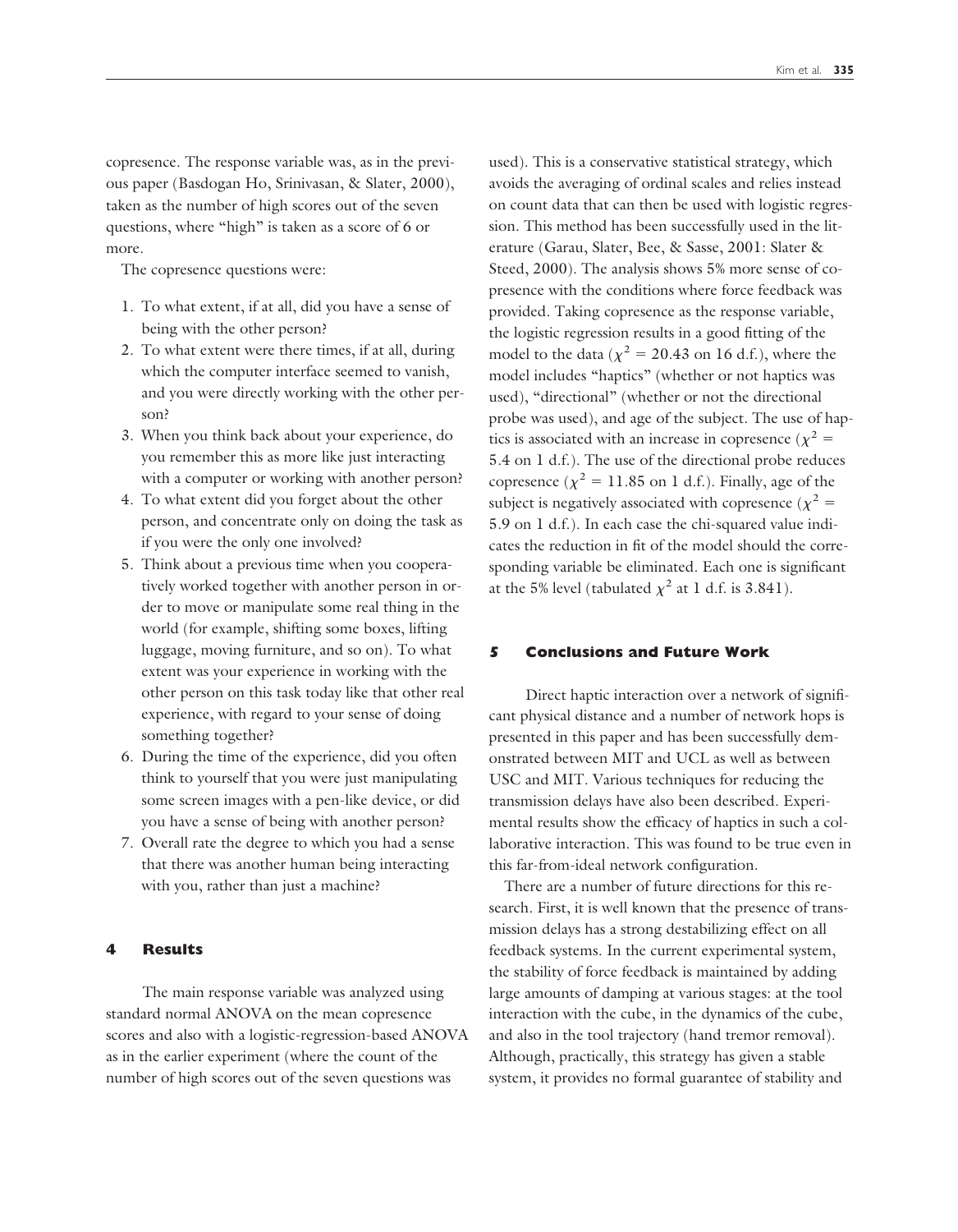the large damping limits the performance of the interaction. These approaches can only account for a fixed, known delay; they cannot optimize the performance in the presence of random and unpredictable time delays.

An analytical framework that provides a formal guarantee of stability in collaborative interactions will be our future focus. The effect of time delays on the task performance in an SVE may be an important study. Such a study would give insight into the question of to what extent controlled time delays offer any advantages over an ideal no-delay condition. The effects of time delays in other channels, such as visual and auditory channels, on the task performance would also be interesting to investigate further. Second, although the present work experimented with simple virtual environments, fully immersive environments are highly desirable. Visual immersion along with haptic immersion would greatly enhance the collaboration over vast physical distance. In addition to studying the immersive haptic interactions between humans, our future studies will explore the haptic interactions between a human being and a computer. Third, the present work uses point-based haptic exploration, in which the probe (such as a thimble or a stylus) of the force-reflecting haptic devices is modeled as a single point and allows the user to feel the forces that arise from point interaction with virtual objects. More realistic haptic interaction models the probe as a line segment (Basdogan, Ho, & Srinivasan, 1997). This technique, known as ray-based haptic interaction, would enhance haptic realism because it provides a side contact as well as a point contact. Fourth, the subjects in this experiment were unaware of the personality characteristics of the remote partners. It will be interesting to investigate further whether knowing the personality characteristics (such as gender) of the remote partners affects the task performance.

The haptic interaction model used in this study to simulate the underlying physics of interactions (e.g., feeling the forces through pulling or pushing) was simple, but a more sophisticated interaction paradigm can be developed to understand the underlying motorcontrol, cognitive, and perceptual processes that occur during interactions. One can explore the utility of various models, such as statistical learning models, game

theory, and fuzzy logic techniques, to better understand the role of motor-control, cognitive, and perceptual processes that take place between participants during haptic interactions in SVEs. For example, learning models can be used to explain how well the subjects learn to perform a collaborative task that involves touching and manipulating objects in shared environments. Game theory can be used in modeling haptic negotiations between subjects or between a subject and the computer. Fuzzy logic can be used to investigate the relation between gender and emotional experiences and different network conditions. For example, the interaction model can include fuzzy variables that range from strong to weak, expert to beginner, shy to aggressive, and adverse to favorable network conditions, and the results of the model can be correlated with a selected characteristic such as the gender of the participant.

## **References**

- Basdogan, C., Ho, C., & Srinivasan, M. A. (1997). A raybased haptic rendering technique for displaying shape and texture of 3D objects in virtual environments. *Proceedings of ASME Winter Annual Meeting,* 77–84.
- Basdogan, C., Ho, C., Srinivasan, M. A., & Slater, M. (2000). An experimental study on the role of touch in shared virtual environments. *ACM Transactions on Computer-Human Interaction, 7*(4), 443–460.
- Chan, A., Lau, R. W. H., & Si, A. (2001). A motion prediction method for mouse-based navigation. *Proceedings of IEEE CGI,* 139–146.
- Choi, H. R., Choi, B. H., & Ryew, S. M. (1997). Haptic display in the virtual collaborative workspace shared by multiple users. *Proceedings of IEEE International Workshop on Robot and Human Communication,* 478–483.
- Das, H., Zak, H., Kim, W. S., Bejczk, A. K., & Schenker, P. S. (1992). Operator performance with alternative manual control modes in teleoperation. *Presence: Teleoperators and Virtual Environments, 1*(2), 201–218.
- Durlach, N., & Slater, M. (2000). Presence in virtual environments and virtual togetherness. *Presence: Teleoperators and Virtual Environments, 9*(1), 214–217.
- Garau, M., Slater, M., Bee, S., & Sasse, M. A. (2001). The impact of eye gaze on communication using humanoid ava-